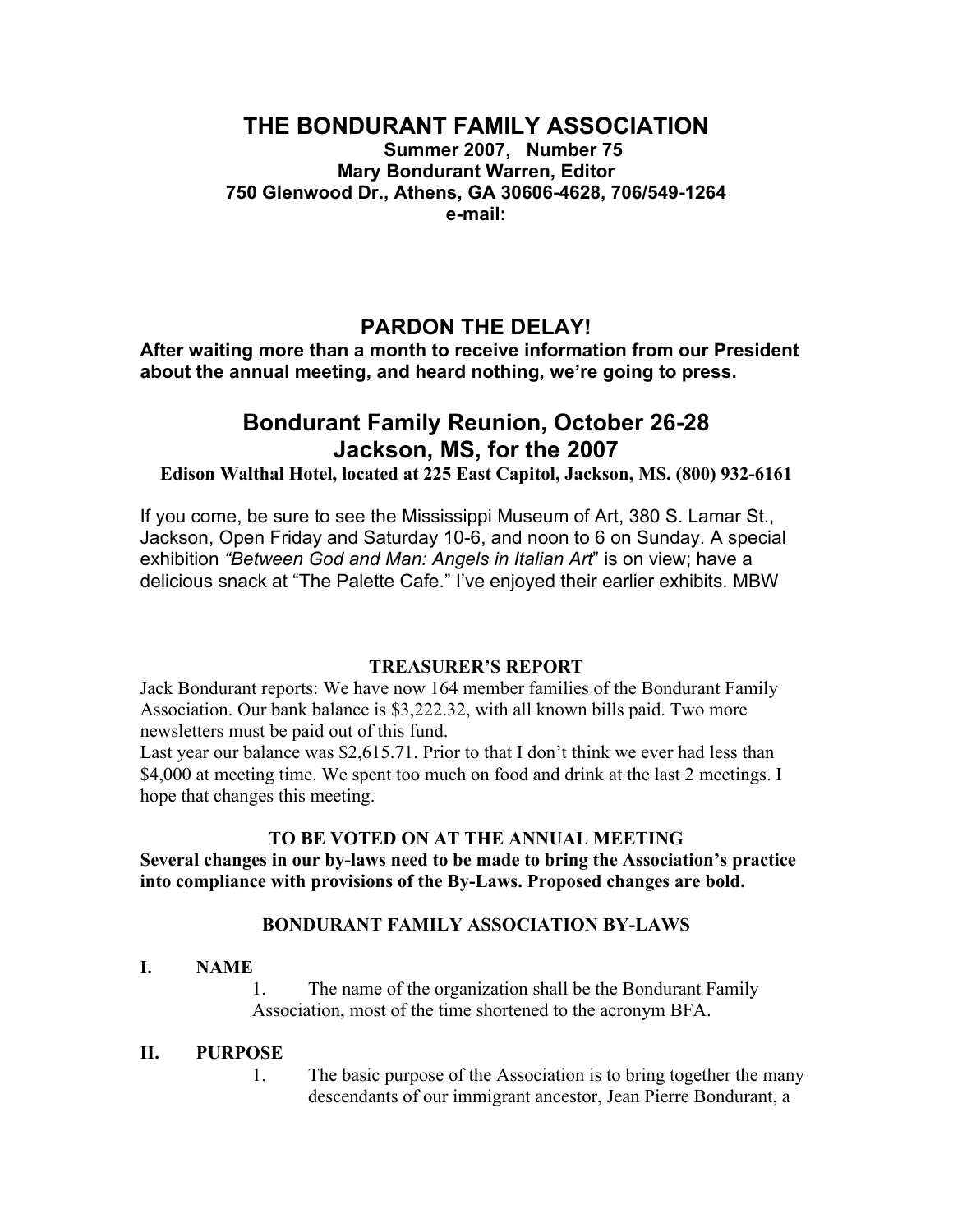French Huguenot who arrived in North America, **[September 1700, and settled in Manakin Town, Virginia]** specifically in Manikin Town, Virginia, in September of 1700.

2. Another purpose of the Association is to collect and catalog, for the use of the members, in a computer data base as much Bondurant, and allied family surnames, as we can obtain from members of BFA and others. These data may be in the form of family group sheets, pedigree charts, cemetery records, census reports, Bible records, land records, wills, old letters, etc.

3. Erect and maintain suitable plaques or monuments to the memory of our pioneer ancestor.

4. Finance, or possibly subsidize, genealogy research, both in North America and Europe on our family name.

## **III. FINANCIAL**

1. Operational expenses will be raised by payment of membership dues, currently twenty dollars (\$20) per **[calendar]** year per member.

2. Membership dues may be revised by majority vote of the Executive

## Board.

- 3. The BFA is a non-profit organization so excess funds, if any, may be applied to special projects, such as research, by the majority vote of the Executive Board.
- 4. Requests for donations from members may occur to fund special projects. All donations will be sent to the BFA Treasurer of record.
- 5. Donations from members will be welcomed at any time.

## **IV. OFFICERS**

- 1. The officers of BFA shall consist of:
- 1.1 President
- 1.2 Vice President [**or co-President**]
- 1.3 Recording Secretary
- 1.4 Treasurer
- 1.5 Newsletter Editor.

## **V. EXECUTIVE BOARD**

- 1. The Executive Board is made up of the five (5) officers listed in Section IV above.
	- 2. The Executive Board may meet as necessary, and vote by FAX**, [e-mail]** or telephone. Decisions shall be made by the majority.

## **VI. MEETINGS**

1. Due to the wide-spread geographical location of the Association members, only one (1) meeting of the general membership is anticipated each calendar year.

2. The date and location of this meeting shall be determined by the Executive

Board.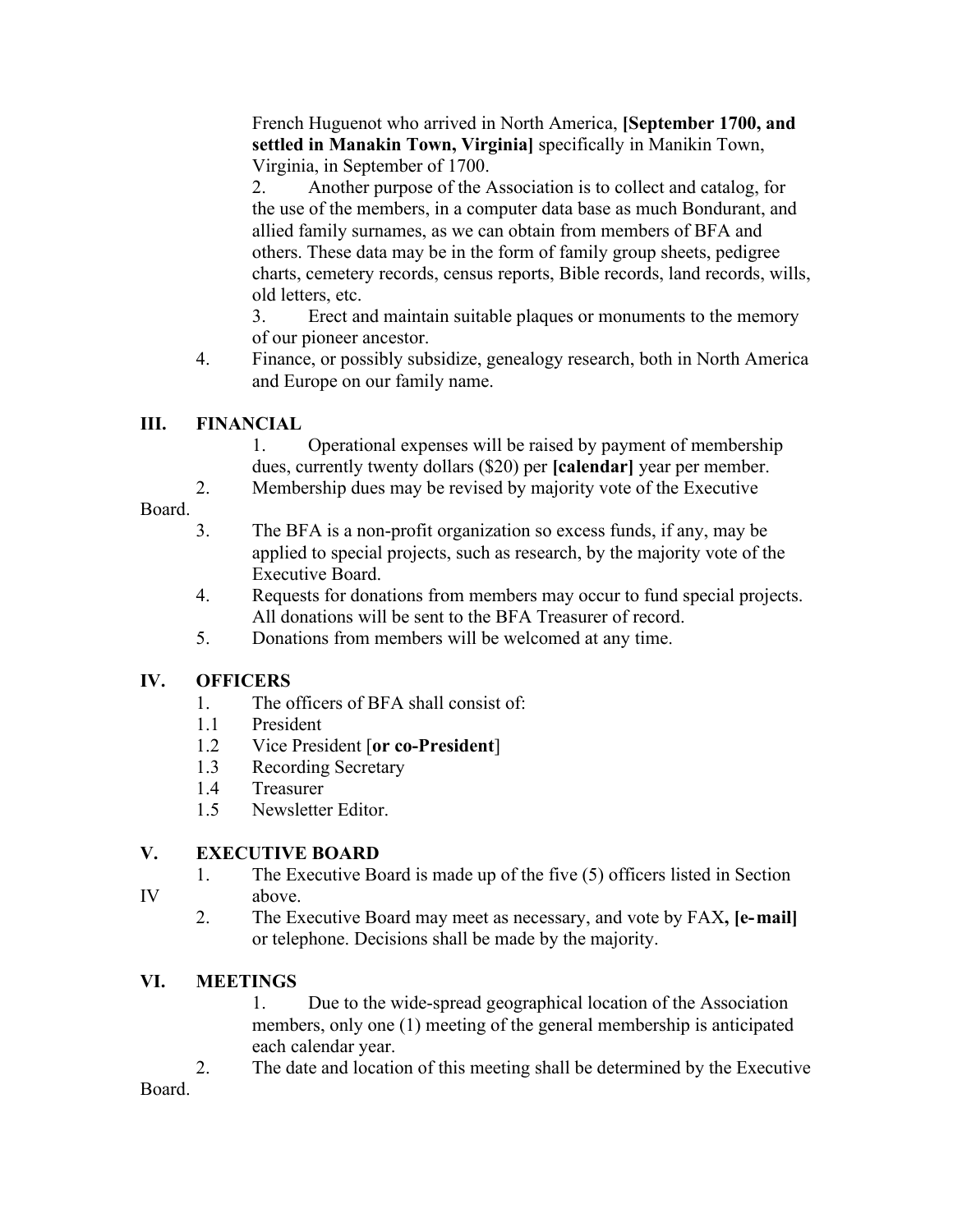- 3. Motel and meeting room arrangements at or near the location selected shall be the responsibility of the President, working in concert with the Executive Board.
- 4. The general membership shall be advised of the meeting details through the BFA Newsletter.
- **5. BFA funds shall be used only for rental of meeting room.**
- **6. Registration fee, if any, must be pre-approved by BFA Executive Board.**
- **7. Any food or activity having a charge shall be the responsibility of the person participating. No general BFA funds shall be used to subsidize these events.**
- **8. Persons planning for an activity may provide light refreshments at their own expense.**
- **9. Meetings are held in the state of Virginia on even years, and elsewhere about the country on odd years**.

## **VII. ELECTIONS**

- 1. Election of officers for the up-coming calendar year will take place at the Annual Meeting.
- 2. The current President, following the general format of *Robert's Rules of Order*, will accept nominations or volunteers for offices from the members assembled, for the five (5) to be filled.
- 3. Voting on the nominees, by the Association members present, will be by a show of hands. The nominee with the most votes will be declared elected to the office being voted upon**.**

4. No member *in absentia* shall be elected to any position, unless confirmation has been received that the member would accept the position if elected.

5. Officers are elected for a two (2) year term; but may serve additional terms if so agreed to, and voted in by the membership.

## **VIII. MEMBERSHIP**

1. Membership in BFA is not restricted to those who have the Bondurant family name in their lineage, but is open to all who are interested in genealogy in general.

2. A membership entitles the individual to receive the BFA Newsletter for the remainder of the calendar year for which their dues are paid, and back issues for the year.

## **IX. OFFICE DUTIES**

- 1. PRESIDENT
- 1.1 Chair the Annual Meeting.
- 1.2 Make meeting arrangements as defined in Section VI.3 above.
- 1.3 Formulate projects or programs that will enhance the activities of BFA.
- 1.4 Serve as chairperson of the Executive Board in decision-making

considerations.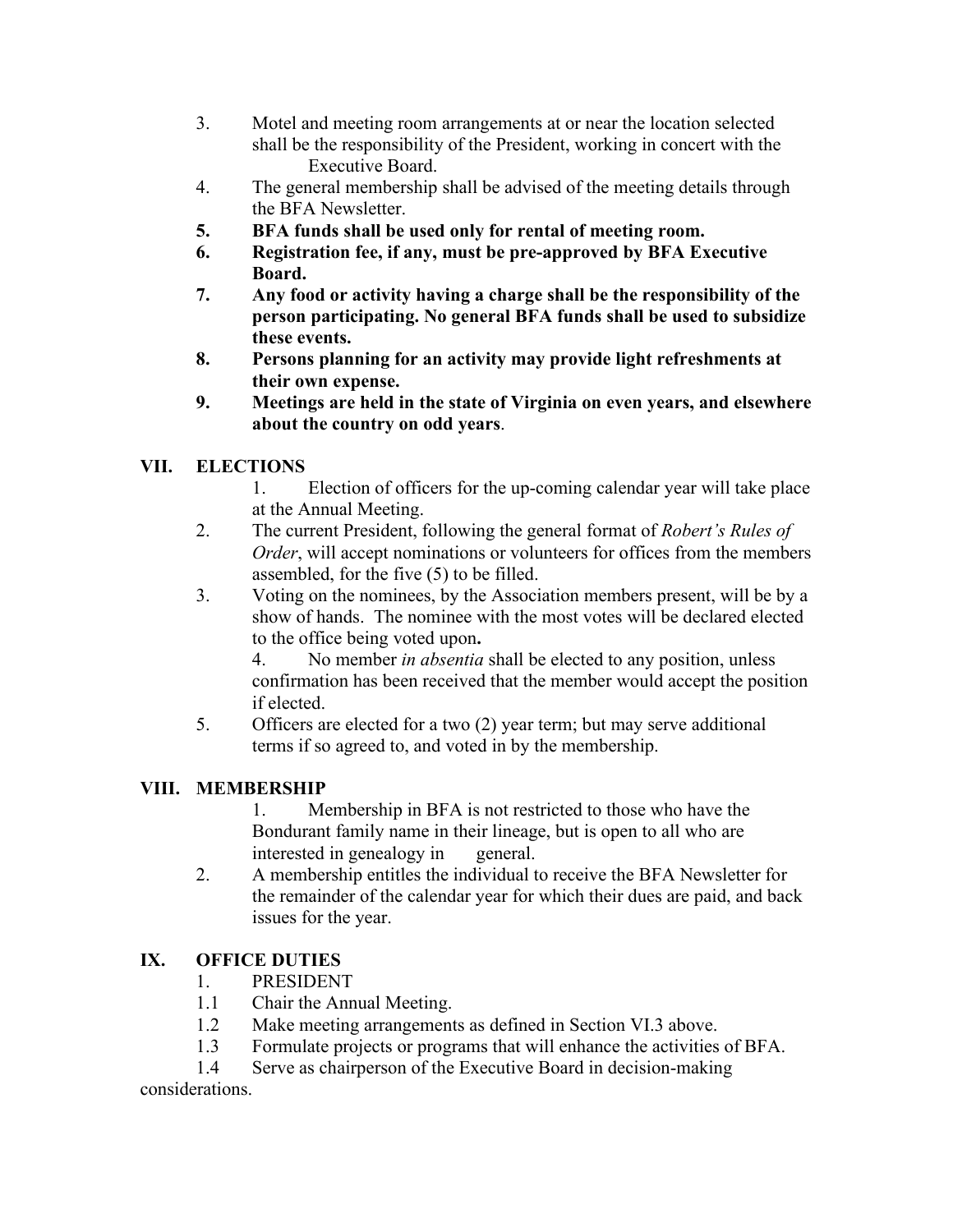- 1.5 Serve as contact for all facets of administration for BFA.
- 1.6 Assign responsibilities to other BFA members to accomplish desired

activities.

- 2. VICE PRESIDENT [**or in the case of a couple, co-President**]
- 2.1 Serve on the Executive Board.
- 2.2 Assume duties of the President if conditions so dictate, or if so assigned by the President.
- 3. RECORDING SECRETARY
- 3.1 Serve on the Executive Board.
- 3.2 Make a record of the minutes of the Annual Meeting for presentation at the next meeting.
- 3.3 Furnish these minutes to the Newsletter Editor for inclusion in the next quarterly issue.
- 4. TREASURER
- 4.1 Serve on the Executive Board.
- 4.2 Be responsible for maintaining an accurate accounting of income and expenditures.
- 4.3 Present a financial statement to the Annual Meeting in person or by proxy.
- 4.4 Furnish monetary status and membership roll to the Newsletter Editor as requested.
- 5. NEWSLETTER EDITOR
- 5.1 Serve on the Executive Board.
- 5.2 Accept genealogy data from members, *et al*, for inclusion in the Bondurant data base.
- 5.3 Publish and mail the BFA Newsletter quarterly containing articles, Annual Meeting summary, and data that will be of interest to all BFA members.

### X. AMENDMENTS

- 1. These by-laws may be amended by submitting the proposed change to a vote of the entire BFA membership.
- 2. A ballot defining the proposed change will be included in the next Newsletter, with an urging for each member to express their feelings on the change.
- 3. A vote tally of those responding will decide if the change is to be an amendment to these by-laws. The President and the Secretary will tally the vote.

## **PROPOSED REPLACEMENT OF "AMENDMENTS"**

**1. A by-law may be amended after submitting the proposed change to the entire membership, by publishing in the BFA Newsletter.**

**2. The by-law change will be read, discussed, then voted on, by a show of**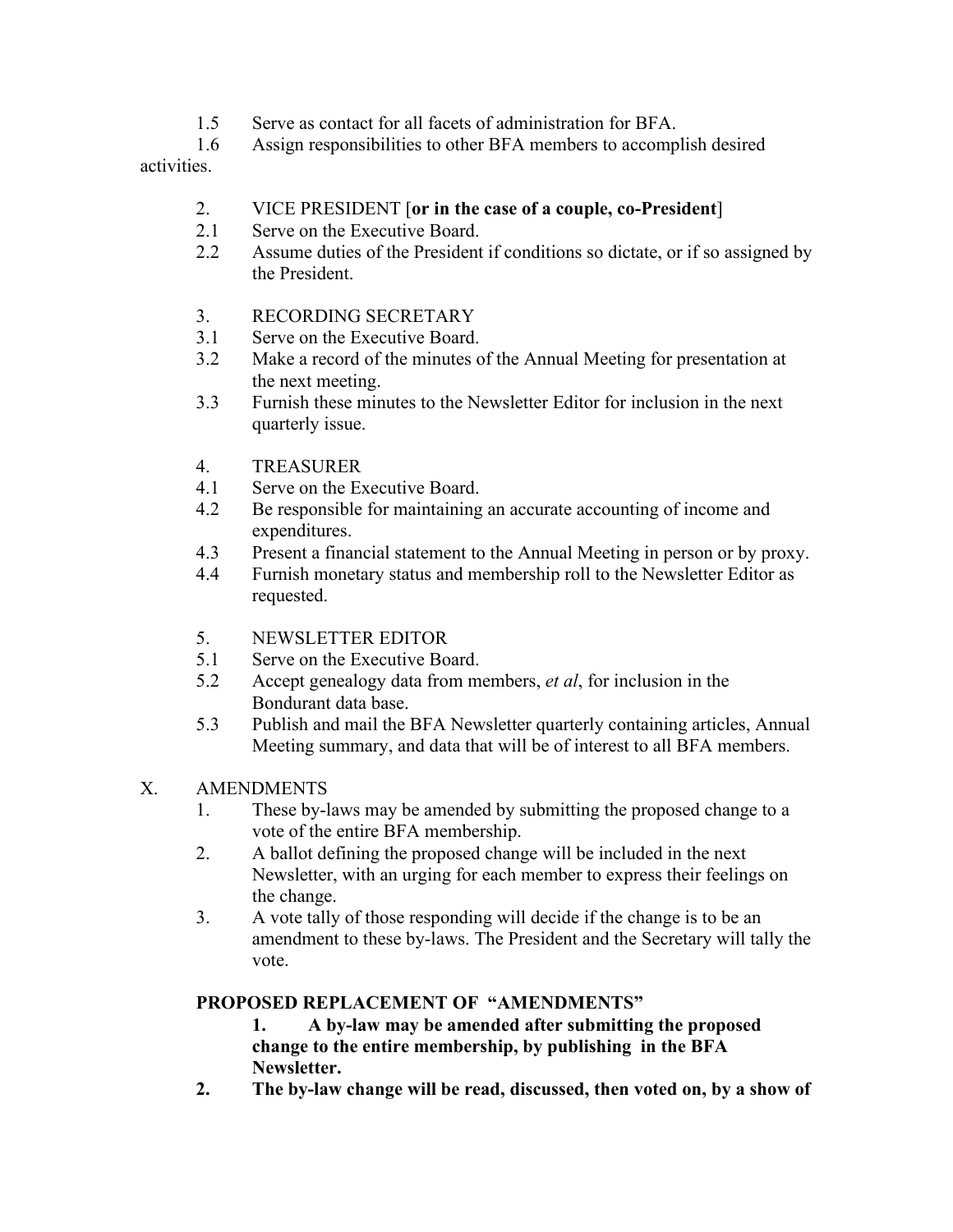#### **hands, at the next Annual Meeting. DEATHS** *Our sympathy to these bereaved families***.**

**MICHAEL FRANCIS BONDURANT-CHAMBERS** (1954-2007) of Stone Mountain, GA, died 11 Sept. 2007, age 53. He was survived by his wife Mary Turnpaugh-Chambers of Stone Mountain, daughter Emily Ramey-Swart of Snellville, and grandchildren, Grace and Devin Kelly, and Brett Swart. Michael was the son of Clinton Perle Bondurant, Sr. (1920-1995) and Sally Frances Kipp (1915-1992). His siblings Clinton, Betty, Alice, Gail, and Jane survive him.

**RUSH WALTON BONDURANT, JR.** of Murphy, NC, died July 28, 2007 at his residence. Born in Norfolk, VA, 28 June 1932, the son of Rush Walton Bondurant, Sr. and Gladys Virginia Coburn, He had moved to Murphy about ten years ago. Rush was survived by his wife of 55 years, Mary Carolyn Leggett Bondurant, three daughters: Carolyn B. Miller of Clemmons, NC, Betsy Myers of St. Simons Island, GA, and Tish Fasola of Marietta, GA, nine grandchildren and a great grandson. He was also survived by a stepsister Julia McLanhorn of Greenville, NC, and stepbrother Edward Laughinghouse of Taylors, SC.

### **NEW MEMBERS:**

Edward T. Bondurant, 3433 NE 34th, Portland, OR 97212 Ms. Cheryl Engram Francis, 1410 Vines Rd., Beechwood Cottage, Cambden, IL 62920- 4438, 618/893-4438

### **CHANGES:**

Jerry Bondurant's new e-mail address is "I go rid of a lot of trash this way. Please edit your address book. And remember, when everything is coming your way, you are in the wrong lane!"

Matthew and Stacey Bondurant have moved from Alexandria, VA, to 266 Champlain Dr., Plattsburgh, NY 12901, 518/561-1618. Matt is teaching at the State University of NY, Plattsburgh.

Scott Bondurant's new e-mail address is

Ken Morgan, 225 South Franklin St., Chagrin Falls, OH 44022.

### **CORRECTION**

Wayne E. Bailie, 3004 Pinewood Circle, Manhattan, KS 66502-2085, 785/539-8598, pointed out an error on page 17, #9 in the chart.

"I am the great great grandson of Alexander C. Bondurant. My great grandmother was Fannie, and my grandmother her daughter Blanche (Perdue) Bailie.

In that section it says that 'Joseph (A.) Bondurant born Sept. 15, 1801 Bedford Co., VA, moved to KY in early life, married Martha Sharp, Oct. 27, 1823.'

The surname of Martha was THARP, not Sharp. Their children: John T. was John Tharp, and Elizabeth T. was Elizabeth Tharp. Her parents were Samuel Tharp and Elizabeth Connely.

I also have the parents of Joseph A. Bondurant as Thomas Bondurant and Margaret Allen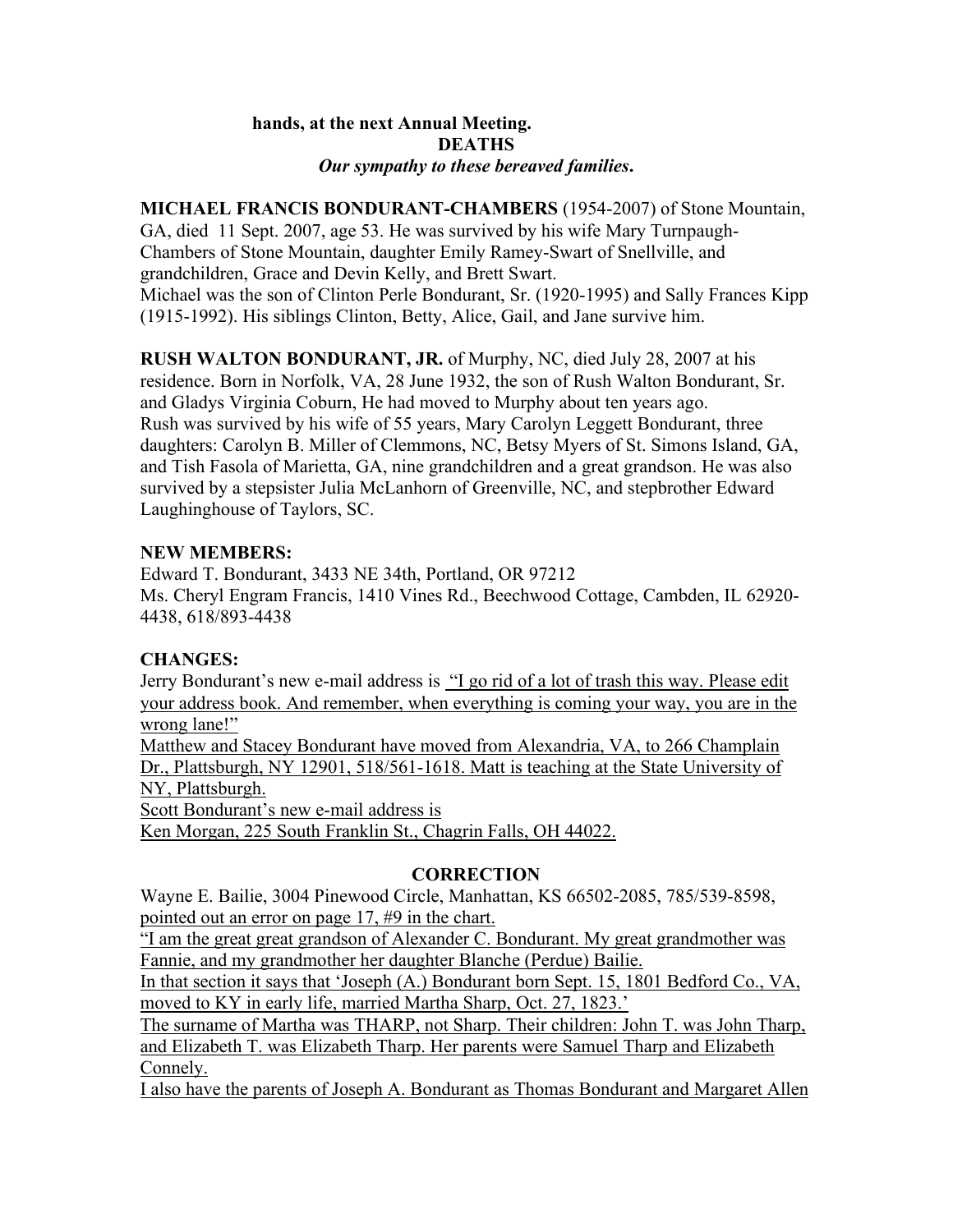(Peggy) Drury, and not Dr. Joseph Bondurant, and that I believe that Drury Bondurant was one of the brothers of Joseph A.

I realize that you put things in the Newsletter that were written by others, but this tends to be confusing and leads to errors....

This message was written to you in 100% re-cycled electrons."

**EDITOR'S NOTE:** Thanks for the corrections, Wayne. Only by sharing information we have with each other, will we finally arrive at the truth!

## **COMMENTS ON W.W. BONDURANT'S CORRESPONDENTS**

Mrs. Carolynn Knauff Waldon, took data from letters received by W.W. Bondurant, and went back to census records to confirm and fill in gaps, which she has shared with us. "I have been trying to figure out who was that Mrs. M.P. Bondurant of Hampden-Sidney, who answered some of the letters. I'm not sure whether M.P. are HER initials or her husband's. I can't find a male of that generation (or other generations near to it) with those initials for their given names. I am looking at her reply on page 18 of #72 Newsletter. When she says 'I have heard my husband's father speak of the origin of the Bondurant family often,' I'm not sure then to whom the "he" in the next sentence refers - - does she mean her husband's father's father? or her husband's father? And of course the statement that James was one of the immigrants from France is not correct.

Mrs. Bondurant has the sons of James Bondurant correct: Jerome, Samuel, and John, and also the sons of Jerome (Wellington) Bondurant: Samuel, Clifford, and Jerome (Ayres Bondurant, Sr.). James was my g-g-g-grandfather by his daughter Ann Salinda Bondurant Knauff.

I did some census look ups on ANCESTRY and found a possible match. I looked in Prince Edward Co., VA, in 1900 census, since Mrs. M.P. Bondurant lived there in 1904 at the time of the correspondence. I found a Mary Bondurant (the middle initial has been overwritten and is difficult to decipher), widow, born December 1835, living with 5 of her children (she had 7, and 6 were then living). So I then checked the 1880 census and found that this Mary, aged 34 (with the three children who had been born before 1880, and who were also found in the 1900 census) was the wife of Clifford Bondurant, age 34. James Bondurant's son Jerome Wellington Bondurant had a son named Clifford Alonzo Bondurant, who was born 15 Feb. 1845. So now I think that what Mary meant in her letter was that her husband's father (Jerome) spoke of the origin of the Bondurant family, and 'He (Jerome) said his father James Bondurant' . . . ."

**EDITOR'S NOTE:** Great deduction, Carolynn. Thanks for sharing! Clifford Alonzo Bondurant, born 15 Feb. 1845 Prince Edward Co., VA, died 1893 there, married 7 Feb. 1872 in Trenton Mills, Cumberland Co., VA, MARY PAGE McCRAW or WILKERSON, called Mollie, born about 1846 Chesterfield Co., VA. That is why she signed Mrs. M.P. Bondurant, i.e. Mary Page Bondurant. Their children:

#### **"VARIETY SHADE" MUST HAVE BEEN A BUCKINGHAM CO., VA, SHOWPLACE These pictures were taken on a visit by W.W. Bondurant to the deserted house.**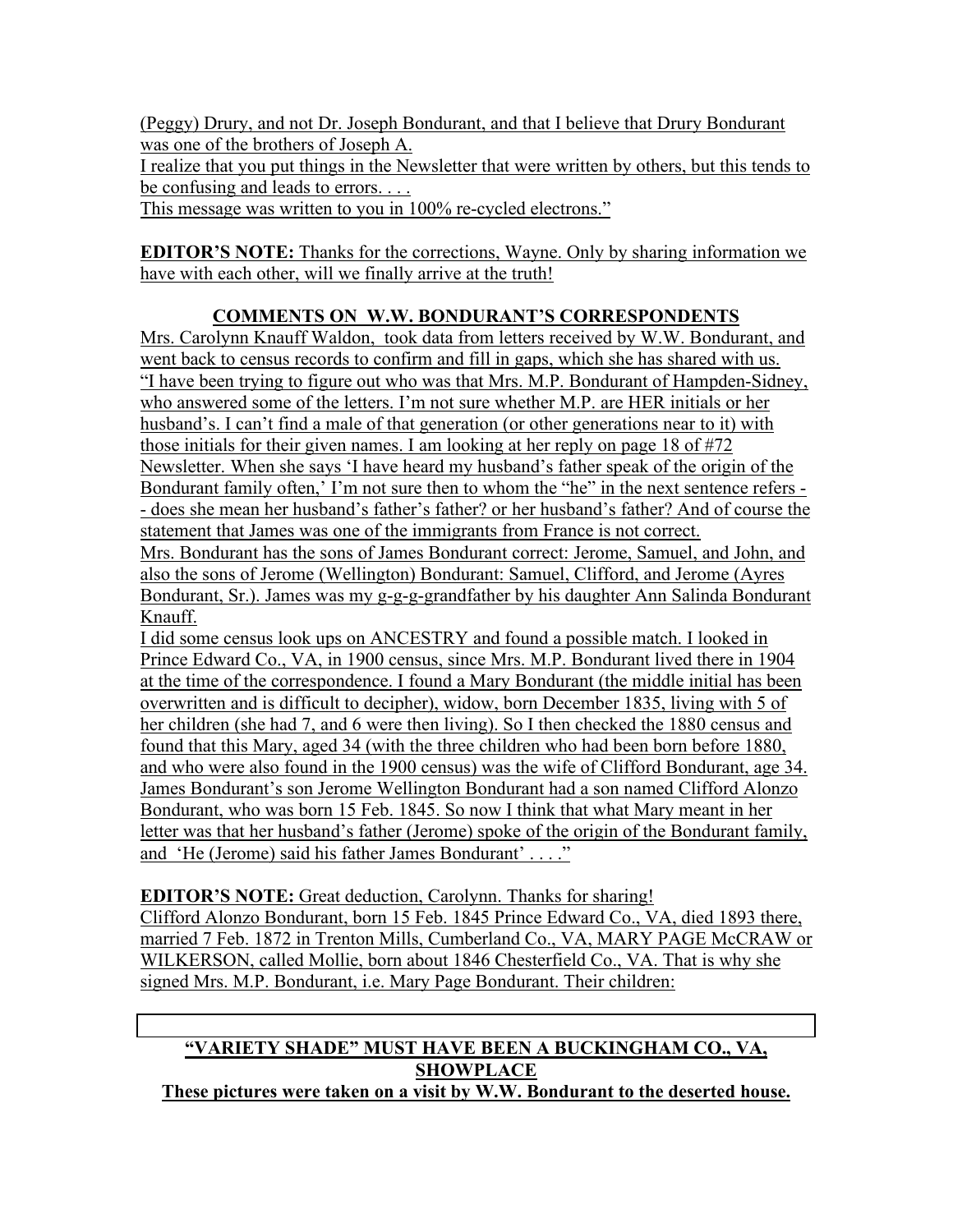EDITOR'S NOTE (continued) Marda Myrtis, born Aug. 1873, Prince Edward Co., died 1896 Georgia born about 1875, died after 1948, married Mr. Mitchell Pearl Honey born about 1877, died after 1948 Elmo Alonza [sic] born 28 May 1880, died 1962 in Cumberland Co., VA, buried Cumberland Presbyterian Cemetery. He married Sylvia Hixon, and Lydia Hixon. Roy Sidney, Sr., born 20 Dec. 1882, died 21 March 1948 in Norfolk, VA. Married Elizabeth Margaret (Lillie) Ferguson Cleveland Bondurant born 14 Dec. 1884, died 12 Feb. 1885, Prince Edward Co., VA. Richard S., Sr., born 16 Jan. 1886, married Minnie V. Chenault (1890-1987). Died at Farmville, Prince Edward Co., VA, but date not reported.

### **Side view of "Variety Shade" with Mr. W.W. Bondurant in the photograph.**

### **CIVIL WAR TIME AUTOGRAPH BOOK**

An interesting e-mail through Si Bondurant, came from John P. Gillespie, e-mail: Mr. Gillespie has his great great grandfather's autograph book from his law school days at Cumberland University, Lebanon, TN. He was a native of Raymond, MS. One of the signers was George P. Bondurant, 10 December 1860.

Mr. Gillespie is working with others on the history of Cumberland University, and wanted to know about George.

**EDITOR'S NOTE:** The signer was George Perkins Bondurant, born 22 April 1838 in Buckingham Co., VA, died 28 Feb. 1886 in Lynchburg, VA, the son of Col. Thomas Moseley Bondurant, of "Variety Shade," the home pictured in this issue, and visited by Mr. William W. Bondurant prior to its destruction by fire in the late 1900s.

#### **ALBERT A. BONDURANT**

Clint Bondurant has been reading newspapers, and found this in the *WASHINGTON POST*, 13 Feb. 1919. Winchester, VA, 12 Feb. 1919. Albert A. Bondurant, 57 years old, formerly of Alexandria, died today at Mount Williams. Surviving is a widow, formerly Miss Sallie Frye.

#### **A. J. BONDURANT DEAD,**

#### **Tobacco Expert in Australia and Later Professor at Alabama P.I.**

Clint Bondurant sent this obituary from the *WASHINGTON POST*, 8 March 1910. This man was the older brother of George Perkins Bondurant, above. Alexander Joseph Bondurant was born 19 March 1836, son of Col. Thomas Moseley Bondurant. "Alexander J. Bondurant of Buckingham county died [by 7 March] at Hygeta Hospital, Lynchburg, after a short illness of appendicitis, aged 74. He was educated at Hampden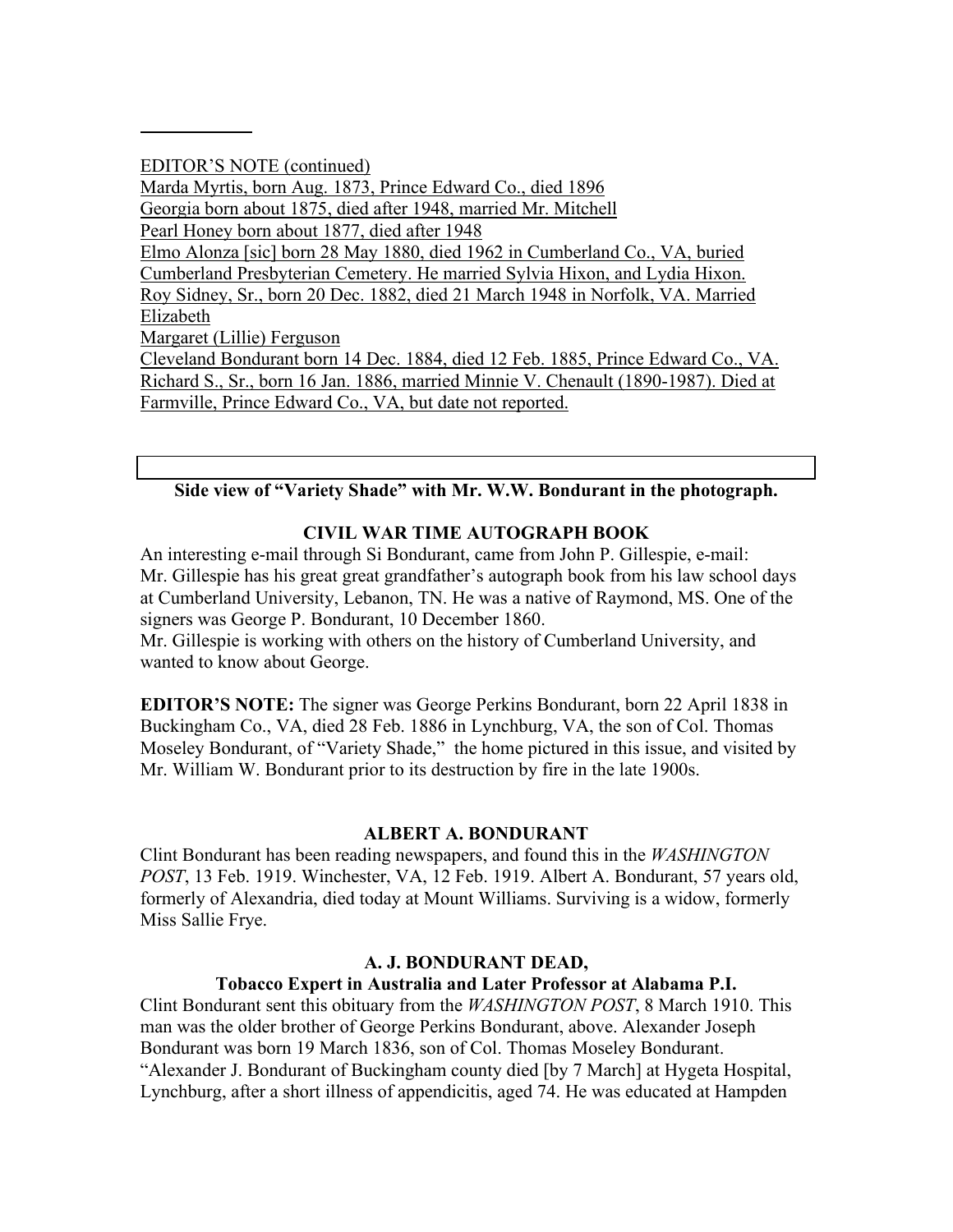Sidney University, [Farmville] of VA, and abroad and served in the Confederate Army. For five years he was tobacco expert for the colony of Victoria, Australia, and later Professor of Agriculture at Alabama Polytechnic Institute [Auburn University, AL]. He is survived by his wife, three sons, A.L [Alexander Lee]. Bondurant, professor of Latin, State University of MS, S.R. [Samuel Rutherford Bondurant] of Buckingham County, and George P. a lawyer in Birmingham [AL] also three daughters: Miss Fannie Bondurant of Buckingham, Mrs. W.G. Harrison of Buckingham, and Mrs. Clifford L. Hare, wife of the professor of Chemistry at Alabama Polytechnic Institute. Burial will be near Lexington**. "**

## **IDA BONDURANT AND HILORY J. GREENWELL**

Clint Bondurant, asks if anyone can identify the parents of this woman. Her husband's biography appeared in *The Biographical Encyclopaedia of Kentucky*, J.M. Armstrong, compiler.

"H.J. GREENWELL. The Bardstown Male and Female Institute was originally established by the Methodist Episcopal Church in about 1845. Later John Adkinson purchased a controlling interest and continued the school until 1863 when it had become so demoralized by the [Civil] War that the stock fell greatly, and about that time it was purchased by the Baptist Church, under which management it has since continued. It had suffered severely by the devastation incident to war; in fact, the building was occupied by Federal troops as a hospital for a year; subsequently, up to 1876, considerable difficulty was experienced in getting a satisfactory head to the establishment, but at that time H.J. Greenwell became its principal, who has since, by dint of extraordinary exertion, coupled with his ability as an educator, gradually rebuilt the school to its former permanent and extensive usefulness. Its board of trustees are of the prominent and influential citizens of the vicinity, and its corps of teachers are all eminently qualified for the positions they occupy.

Mr. Hilory J. Greenwell, its principal, is a native Kentuckian, born in Nelson County in 1840. His parents John and Mary (Greenwell) Greenwell, were also native Kentuckians, whose parents in turn were natives of Virginia, and emigrated in an early day. Prof. H.J. Greenwell was educated at Georgetown College, Kentucky, and graduated from that institution in 1873; anterior in date to that he studied law, and was admitted to practice; immediately subsequent he engaged in teaching for five years previous to entering college. After graduation he resumed his profession of teaching, which has since continued.

In 1874 Miss Ida Bondurant became his wife, and to their union children have been born, viz.: Wilton R., John W., Basil M., and Charles L. His wife [Ida Bondurant Greenwell] is a very fine artist and an excellent educator, her works of art having taken premiums whenever exhibited.**"**

**EDITOR'S NOTE:** We have a number of Ida Bondurants in the data base, but all were born 1863 or later, and it's unlikely that Mr. Greenwell's wife was only 11 when married. In 1860 census of Fulton Co., KY, household 411, is W.B. BONDURANT, 25, born TN, real estate \$1240, personal property \$300. His wife is Martha C., born KY, with a 3 year old daughter "Ada L.", born KY. Same county in 1870 census, his wife is called Catherine, and their oldest child is IOTA, then 10, born KY [should be 13]**.**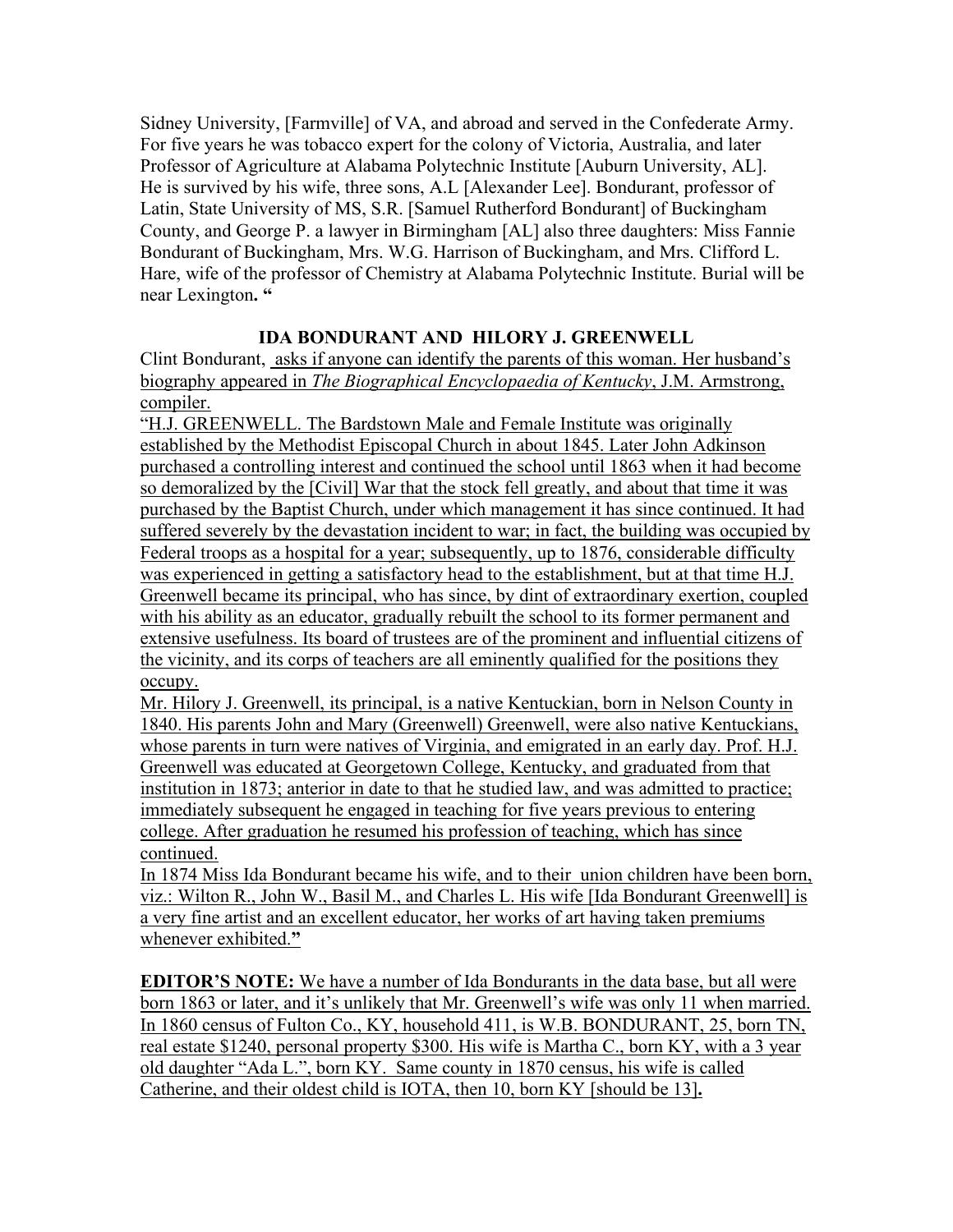It would seem that we need to look in the Fulton Co., KY, marriages of Bondurants in 1874 to see if H.J. Greenwell married Ada, Ida, or Iota.

Here is the family, but also a problem.

WILEY BALUS BONDURANT, born 23 July 1835, died 6 Feb. 1911, married 23 July 1856 Martha Katherine Mayes, born 8 Jan. 1840, died 10 Jan. 1913.

These are their children:

**Ada Livinia**, born about 1857, KY, died about 1921. She was called "Ada" in 1860, and "Iota" in 1870 census of her father's household**.**

Emma Josephine born about 1859 KY

Albert Sidney born about 1861 KY

Minnie Albertine, born about 1866 KY

Cornelius Alexander, born 9 Oct. 1867, Fulton Co., KY, died 28 Aug. 1951 in

Caruthersville, Pemiscot Co., MO.

Edwin Sephus, not shown in 1870 census, so must have been born after 1870 census was taken; he married Mary Lu Underwood

Della born 18 Jan. 1871, died 17 April 1955

Charles Luther born 13 Nov. 1875, died 17 May 1936

Walter Marshall born 27 Oct. 1878 Hickman Co., TN, died 25 May 1948.

According to what we presently know about Ada Livinia Bondurant, daughter of Wiley Balus Bondurant, she married Claudius Lafayette Herring, but we have no dates or places. Their children:

Cora Ivenia Herring, died about 1935, married Edd L. Smith

Alvin Salus Herring, died about 1964, married Willie E. Davis

Lola Dickson Herring died about 1970, married John Fischer

Katie Flora Herring married George Albert Scruggs

Erwin Claudius Herring, died about 1962, married Maybelle L. Piles.

**QUESTION:** Was Ada Livinia Bondurant first the wife of Hilory J. Greenwell, and then second the wife of Claudius Lafayette Herring? Has anyone an answer?

### **JOHN BAILEY BONDURANT**

Audrey Bondurant Johnson, 528 Trace Creek Dr., Nashville, TN, 615/646-5889, has sent her TN and IN Bondurant family lineage from grandfather, John Bailey Bondurant, born 11 Oct. 1861, and Mary Catherina Johnson, born 10 April 1866. They were the parents of six children:

James Bryan, born 11 Nov. 1896, married Rosa Alaska Curle, born 16 Nov. 1897.

George Dewey born 10 Jan. 1899 married Hazel Ivey, children unknown

Lydia Virginia born 2 Aug. 1901 married Jodie Lee Sanders

Sallie born 21 Feb. 1904 married Aubrey Chrisco

Evalina born 21 Feb. 1904, married Joseph Benjamin Byrom born 10 Dec. 1881

Albert Lee born 8 June 1906, married Alma ?

James Bryan Bondurant and Rosa Alaska Curle were parents of Audrey (our correspondent), born 7 June 1935, who married Clyde Johnson**.**

Lydia Virginia Bondurant married Jodie Lee Sanders and had three children: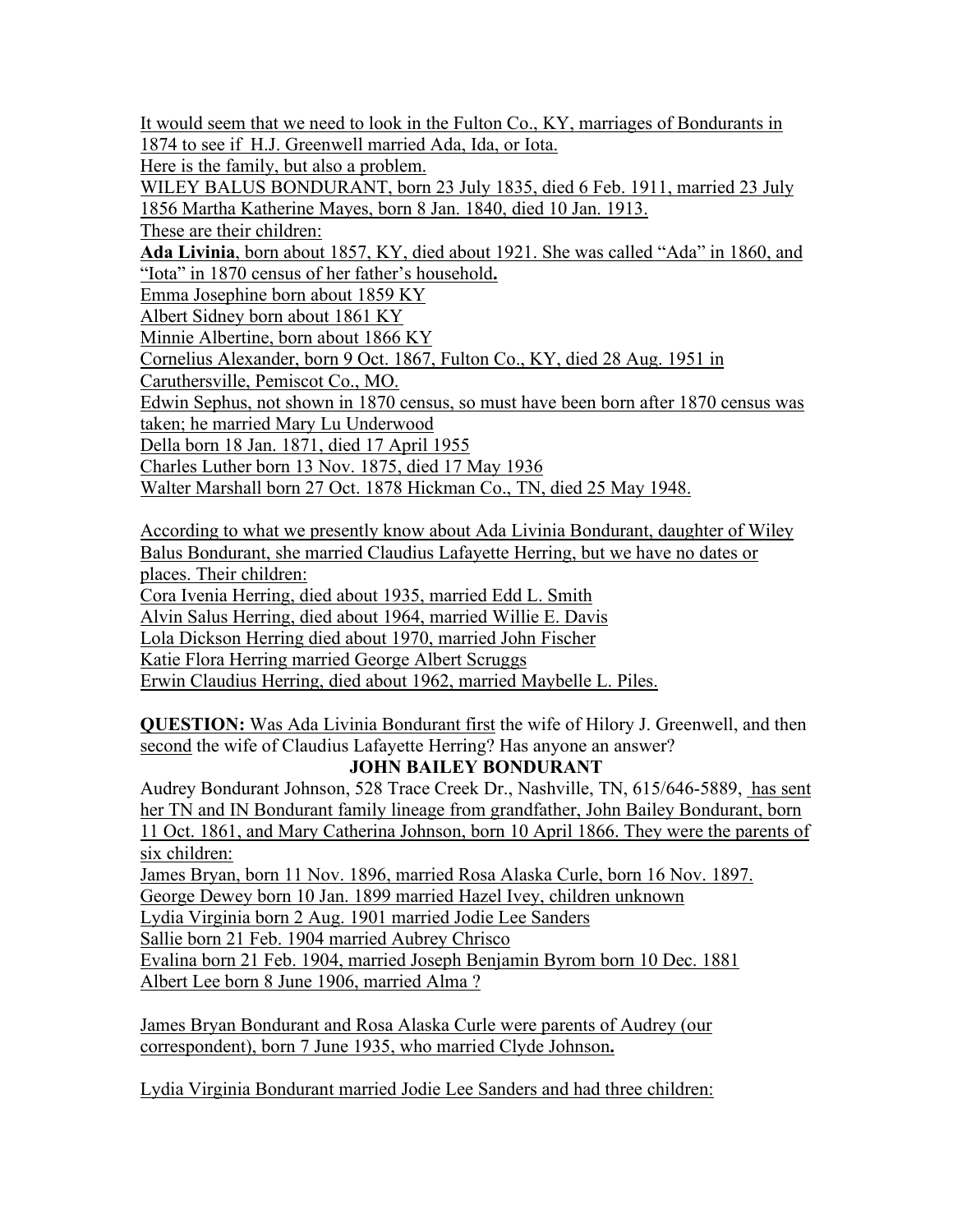Evelyn Virginia Sanders, married Mr. Merrett Ernest Wilson Sanders Beatrice Sanders, married Mr. Womack.

Sallie Bondurant and Aubrey Chrisco had three children: James Douglas Chrisco born 25 Feb. 1925 Mary Catherine Chrisco born 12 Aug. 1926, married Mr. Womack Vera Amelia Chrisco, born 17 March 1928, married Mr. Fuller.

Evalina Bondurant and Joseph Benjamin Byrom had eight children: Joseph Lloyd Byrom Henry Franklin Byrom Lucille Byrom married Mr. Thomas Helen Byrom married Mr. Vaughn Odis Leonard Byrom Hubert Byrom G. John W. Byrom George D. Byrom.

Albert Lee Bondurant and his wife Alma had three children: Franklin born 1 April 1933 Helen born 29 Oct. 1937 Georgia born 25 Sept. 1943, married Mr. Dorsett.

### **J.H. BONDURANT & CO.**

Clint found this in the *ADAMS SENTINEL & GENERAL ADVERTISER*, Gettysburg, PA, 30 Sept. 1844.

TEXAS AND THE SLAVE MARKET -- Messrs. J.H. Bondurant & Co., slave merchants at Mobile, [AL], inform those who have men, women and children for sale, that the slave market will be depressed until Texas is admitted into the Union, after which event confidently expect to be able to pay liberal prices for Negroes. Mr. Polk was nominated with the express purpose of immediately annexing Texas to the Union. Those who wish not only to extend the dominion of Slavery, but to enhance the money value of human flesh and blood, have this inducement to vote for James K. Polk.

### **MRS. JAMES SAFFOLD BONDURANT**

Clint found this obituary in THE BEE, of Danville, VA, 2 March, 1931. MRS. BONDURANT PASSES AWAY AT 83 YEARS HERE

Mrs. James S. Bondurant, mother of **Mrs. James H. Martin** passed away at 5 o'clock this morning at Martinsville while visiting her son John W. Bondurant on Broad Street. Mrs. Bondurant who was well known here because she spent much of her time with her daughter at their home on Watson Street, was 83 years of age last Friday. She had been in failing health and a light attack of influenza proved more than she could stand in the weakened condition.

She was a native of Henry County [VA] and had lived most of her life there except of recent years when she visited various of her children. She left Danville about a month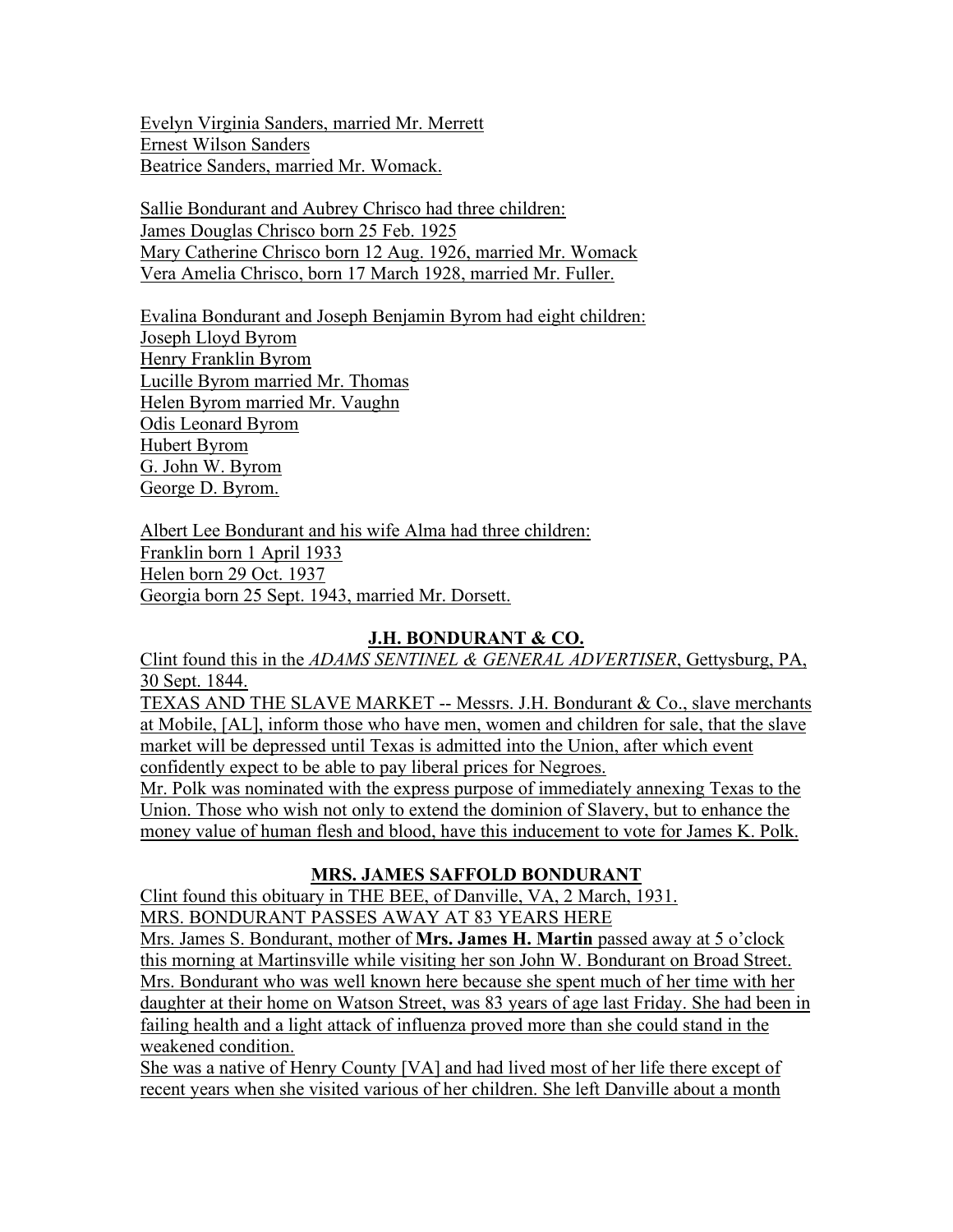ago.

Mrs. Bondurant was well known throughout Henry County, and was identified with one of the pioneer families of that county. She was known for her kindly disposition and her interest in others.

Surviving are five children: John W. Bondurant of Martinsville, **Mrs. James H. Martin**, and **J.E. Bondurant** of Danville, T.S. Bondurant of Leaksville, and **Mrs. J.A. Lindsey** of Danville. She also leaves a sister Mrs. J.H. Wightman of Stockton, and two brothers H.S. Slayton and Joe M. Slayton of Reidsville, NC.

**EDITOR'S NOTE**: Her husband James Saffold Bondurant was born 9 Jan. 1842 at Snow Creek, Franklin co., VA, married 7 Dec. 1865, and died 30 March 1918 in Henry Co., VA. The widow Mary Virginia Slayton was born 27 Feb. 1848 in Leatherwood, Henry Co., VA, and died 2 March 1931 in Danville, VA. They had 12 children, but only five were living at the time of her death.

Thomas Joseph or Jefferson, Sr., born 13 Dec. 1866, Snow Creek, Franklin Co., VA, died 18 May 1892 Knox Co., TN, married Flora Bryant Strong Trent

Sallie Jane, born 24 March 1868, died 5 April 1920, married William Obediah (Willie) Minter, Sr.

Frances Elizabeth (Fannie Bet), born 27 May 1870, died 22 Oct. 1918, married Morton E. Hundley

James Robert, born 24 Nov. 1872, died 7 Aug. 1921, married Annie Eliza Allen George Edwin, born 15 Dec. 1874, Henry Co., VA, died 27 May 1945, married Lucy Dillard Allen

John Wade, born 21 Feb. 1877, died 10 Nov. 1945, married Gladys J. Townes Tony Saffold, born 22 Feb. 1879, Snow Creek, died 15 Jan. 1939, Leaksville, NC, married Lillian Madeline or Magdaline Emerson

Virgie, born 1882, died 1923, married W.W. Cummings

Martha Ann (Annie), born 16 March 1883, died 1920, married J. Astor Lindsey. Is her death date wrong?

Horatio William, born 9 March 1885, died 10 June 1889

Lottie Gertrude born 5 June 1888, died 1920, married John Hannibal Martin Little Love, born 7 Oct., died 21 Nov. 1892.

Can anyone identify the son and daughter who survived Mrs. Mary Slayton Bondurant, whose names are bolded? According to information we have, no daughter survived their mother. Who was Mrs. Martin? Was J.E. Bondurant, her son George Edwin, and the obituary in error?

Phyllis Campbell, do you know the answers?

### **JOHN PERRY BUNDRANT**

Lynda K. Bundrant-Taylor, is the daughter of Betty Ruth Bundrant, and granddaughter of John Perry Bundrant. "In my very recent travels I went over to Bondurant, WY (I live in Worland, WY) to check out the town, history and family of B.F. Bondurant. The people were excited to receive my company and were full of information about the town, and the Bondurant family. I took several pictures of the town and original homestead of B.F. Bondurant (founder of the town). In doing research, I stumbled across a very newly published book (2007) by Paul Jensen called *Hard and Noble Lives, a*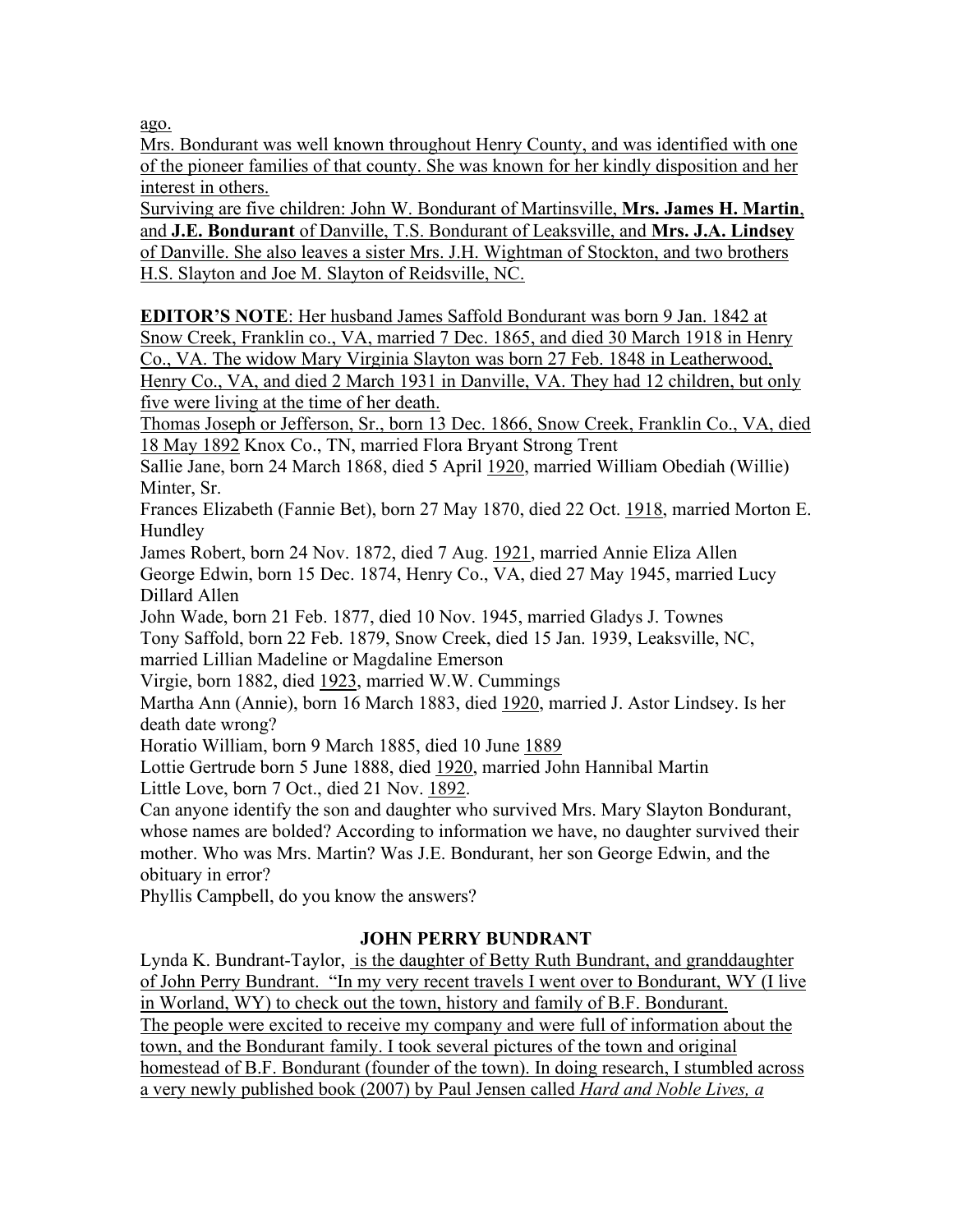*Living Tradition of Cowboys and Ranchers in Wyoming's Hoback Basin*. This book is full of who married whom, and the story of the Hoback Basin Bondurants. A very nice book to add to any collection of books about the family**."**

**EDITOR'S NOTE:** Michael Bondurant-Chambers, who died last week, was a descendant of Benjamin Franklin (Bondy) Bondurant (1861-1927) and Sarah Ellen Goucher (1864-1928) who founded Bondurant, WY.

John Perry Bundrant (1903-1966) married Elizabeth Matilda Morgan (1904-1970). He was the son of Hardin Peter Nathan Bundurant (1863-1927) and Jennie or Janey Evelyn Cooksey (1869-1919), and grandson of Hardin Alexander Bundrant, Sr. (1833-1927) and Nancy Jane Hancock (1840-1890). Great grandparents were John Bondurant (1782-1750) and Lucinda (Lucy) Gilley (1797-1882).

## **LOUIS BONDURANT**

From the *STATESVILLE DAILY RECORD*, Statesville, NC, 1 Jan. 1947. This is another of Clint's "Bondurant nuggets."

## **Amnesia Victim Has Sudden Recovery.**

DANBURY, Dec. 31 [1946]. A veteran stricken with amnesia two days before Christmas returned to his home in Danbury today, after startling Black Mountain Veterans Hospital physicians with the sudden announcement, "by golly, I remember everything."

The victim, Louis Bondurant, 19 [born about 1927], had been identified earlier by relatives, but he did not recognize the members of his family. He was placed in the hospital under the supervision of Dr. Peter J. Galante.

Dr. Galante said that while Bondurant's case of amnesia apparently was genuine, he was at a loss to explain its sudden appearance and just as sudden disappearance.

## **MISS MARIA LOUISE BONDURANT, RETIRED TEACHER**

From Ruby Talley Smith, this obituary from the *FARMVILLE [VA] HERALD*, 6 Sept. 1973.

A graveside funeral service for Miss Maria Louise Bondurant, 77, was conducted on Tuesday, at Westview Cemetery, Farmville. Miss Bondurant died Saturday, Sept. 1, 1973. She was born July 4, 1896 at Ratherwood in Prince Edward County [VA], daughter of the late Samuel and Blanche Anderson Bondurant. She was a retired school teacher, a member of Farmville Presbyterian Church, a graduate of Longwood College and Columbia University. She also attended Duke University. There are no immediate survivors.

## **MYRA BONDURANT**

Another *WASHINGTON POST* obituary was that of Joseph J. Eakins, husband of Miss Myra Bondurant, a daughter of one of the most prominent citizens of Louisville, KY. Her parents were unidentified in his obituary, but her sister Mrs. W.K. Ryan of New York came to Colorado Springs 23 July 1905 to be with her sister. "The body of Mr. Eakins will be taken to Louisville for interment, leaving here tonight."

Eakins was only 40, had suffered from tuberculosis, and died 23 July 1905 at Colorado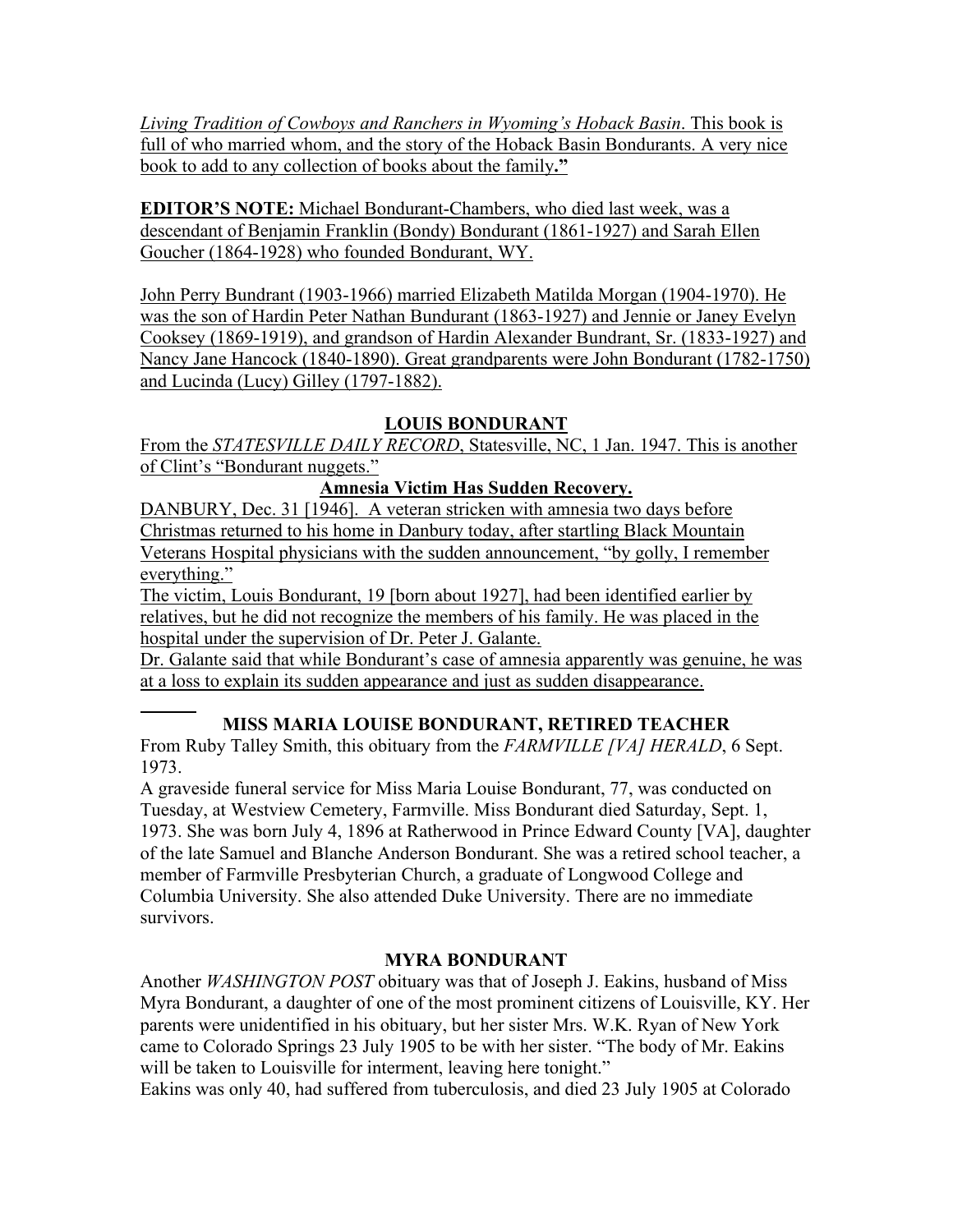Springs. He had formerly been the managing editor of the *NEW YORK EVENING WORLD*.

Can any of you place Myra, or her sister Mrs. W.K. Ryan in a Bondurant family?

### **MRS. REBECCA ANN BONDURANT**

Sharon Kingen found this in an Alabama Senate Journal, 1819 Annual Session, dated 15 Dec. 1819. "An act for the relief of Rebecca Ann Bondurant was taken up and read the second and third times, and passed."

This private act enabled Rebecca Ann to contract with John Vining of Madison Co., AL, for rescinding a contract for a tract of land in that county, which had been made by her deceased husband Robert M. Bondurant.

Sharon identifies the widow as Rebecca Ann Putney, widow of Robert Moseley Bondurant, born 16 April 1793, the son of William Thomas Bondurant and Judith Ann Moseley, and the grandson of Dr. Joseph Bondurant.

## **SAMUEL BONDURANT AND REBECCA WALKER**

Sharon Kingen, continues to work on biographical sketches of early Bondurants, and needs some help.

Samuel Bondurant, son of Darby Bondurant and Lucy Hall, was born 26 Jan. 1789 in Buckingham Co., VA. This Samuel does NOT use a middle name in census or

documents, so Samuel "Francis" Bondurant is not his name, and serves to confuse him with other, later men whose name was Samuel Francis Bondurant.

He married 1st Rebecca M. Walker, born 20 May 1793 VA, died 1833 or before 1843, VA, daughter of Francis Walker, Sr. and Sarah Hettrick. Exactly when and where did Rebecca die?

Children of Samuel and Rebecca were:

Lucy Jane, born 5 April 1824, died 8 March 1862, Marion Co., AL. On 21 Aug. 1849 in Uniontown, Perry Co., AL, she married Rev. James King Armstrong, Sr.

John Francis, Sr., born 9 Nov. 1825, VA, died 26 July 1897. He married twice: Sarah Adalaide Drake, and in 1852 in Marion, AL, Rowena Lafayette Drake.

Sarah Walker (Sallie), born 22 April 1828, died 20 March 1887, Pineapple, Wilcox Co., AL, buried Hamburg Cemetery. On 16 Sept. 1852 she married Francis (Frank) Harriss, Jr.

Mary E. (Julia) born 19 Oct. 1829 Buckingham Co., VA, died 8 May 1889, Marion, Perry Co., AL. She married Mark Alvis Myatt, 3 Aug. 1852 in Marion, Perry Co., AL. Rebecca Ann, born 25 Oct. 1831, Washington Court House, VA, died 1907, Hillsboro, TX. She married in Perry Co., AL 1851, Rev. William Harvelle Armstrong.

Sharon asks if James King Armstrong, and William Harvelle Armstrong, both Methodist ministers, were brothers. In J.K. Armstrong's obituary his parents are identified, with the comment that he was the eldest of their 8 sons.

Lucy Jane Bondurant and Rev. James King Armstrong, Sr., were the parents of 5 children:

John Armstrong, born about 1850, said to have died in infancy. Details? Mary Grace (Gracie) Armstrong, born about 1853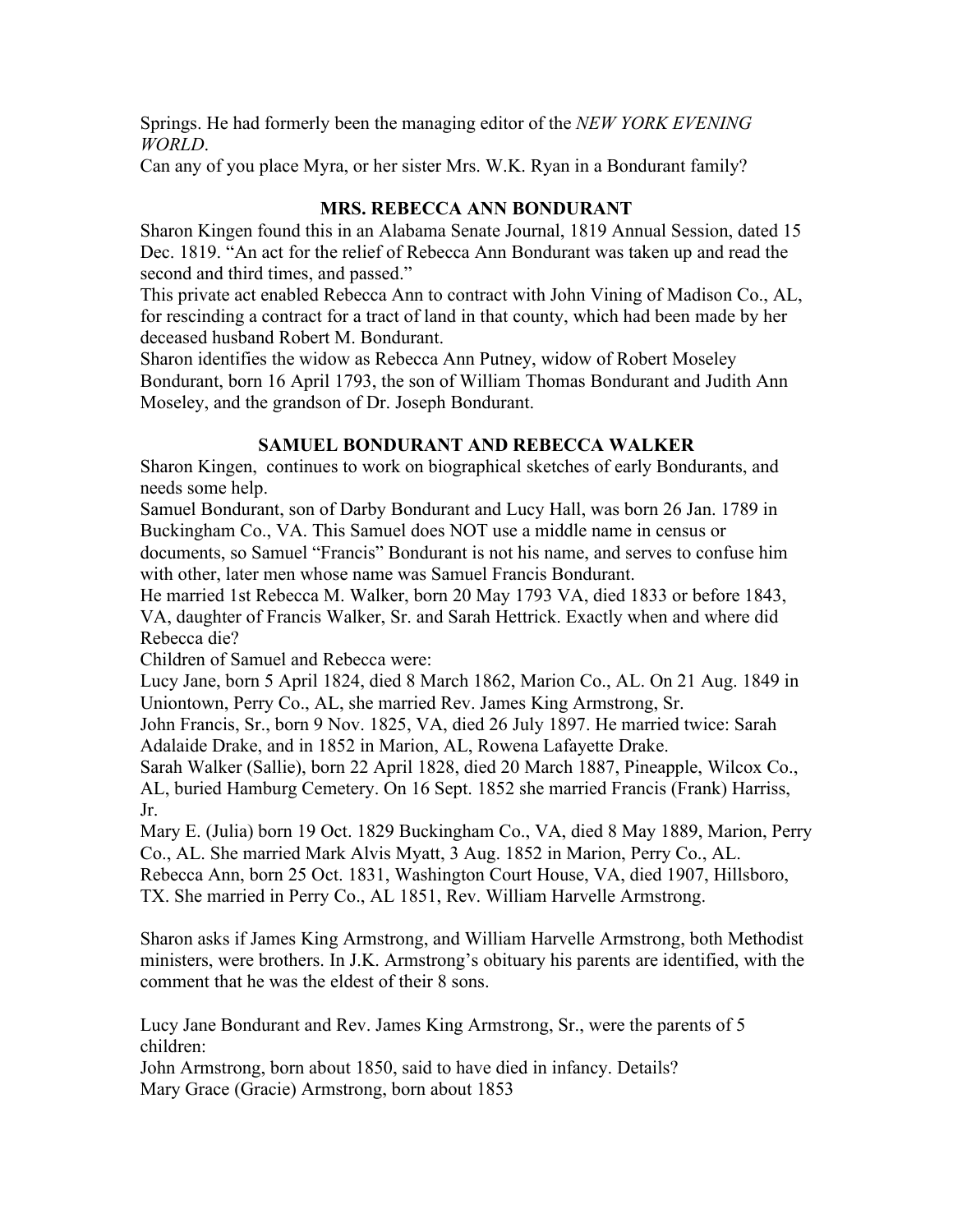James King Armstrong, Jr., born about 1855 Samuel Coleman Armstrong, born about 1857, said to have died at the same time as his father in 1878 in the yellow fever epidemic at Grenada, MS. Francis Edwin Armstrong, born about 1858.

After Lucy Jane's death, Rev. J.K. Armstrong married widow Mrs. Isabella Virginia Fowlkes Parrish, and had two children: Alpheus Fowlkes Armstrong Rosa V. Armstrong. After James' death, the widow Isabella Armstrong returned to Marion, Perry Co., AL, where she headed a household in the 1880 census. In it were: Mary Armstrong, 14, born GA Alley (male), 12, born GA Rosa, 9, born GA. If "Mary" is actually Lucy's daughter Mary Grace Armstrong, her age should have been 27, not 14. Who was this younger Mary? Was she a child of Isabella's?

Sharon asks what became of Mary Grace, James King, Jr., and Francis Edwin Armstrong after their father's death?

Now switching to the youngest of Samuel and Rebecca Walker Bondurant's children: Rebecca Ann Bondurant, born 25 Oct. 1831, Washington Court House, VA, died 1907 in Hillsboro, TX. In 1851 in Perry Co., AL, she married Rev. William Harvelle Armstrong, born 1830, died 10 March 1883, Crawford, MS. They were the parents of nine children: William Grayson (Will) Armstrong, born about 1853, Chickasaw, OK Lucy K. Armstrong, born about 1855 John Bondurant Armstrong, born about 1859 Julian Heard Armstrong, born about 1861 Mary (Mamie) Armstrong, born about 1863 Alice Travis Armstrong, born 1864 Selma, AL, died 1956 Fort Worth, TX. Carlos A. (Karl) Armstrong, born about 1867 in San Angelo, TX Frank Harvelle Armstrong, born about 1869 San Angelo, TX Sammie Rebecca Armstrong, born 1875. Sharon added that the family of William Harvelle Armstrong had 5 sons who went to Texas and "started a minor dynasty in the lumber industry. A very interesting bunch."

**EDITOR'S NOTE**: Rev. Harold Lawrence's *METHODIST PREACHERS IN GEORGIA 1783-1900*, comes to our rescue.

JAMES K. ARMSTRONG, Methodist Episcopal Church South, married 21 Aug. 1849, Lucy Jane Bondurant of Uniontown, AL. In 1869, Armstrong was "admitted on trial", and in 1870 he joined the South Georgia Conference, and served at Americus, the Weston Circuit; in 1872 the Valdosta Circuit (Brunswick), and in 1871 was "discontinued at own request."

If James King moved to a different Methodist Conference, his record would not have been included in this book.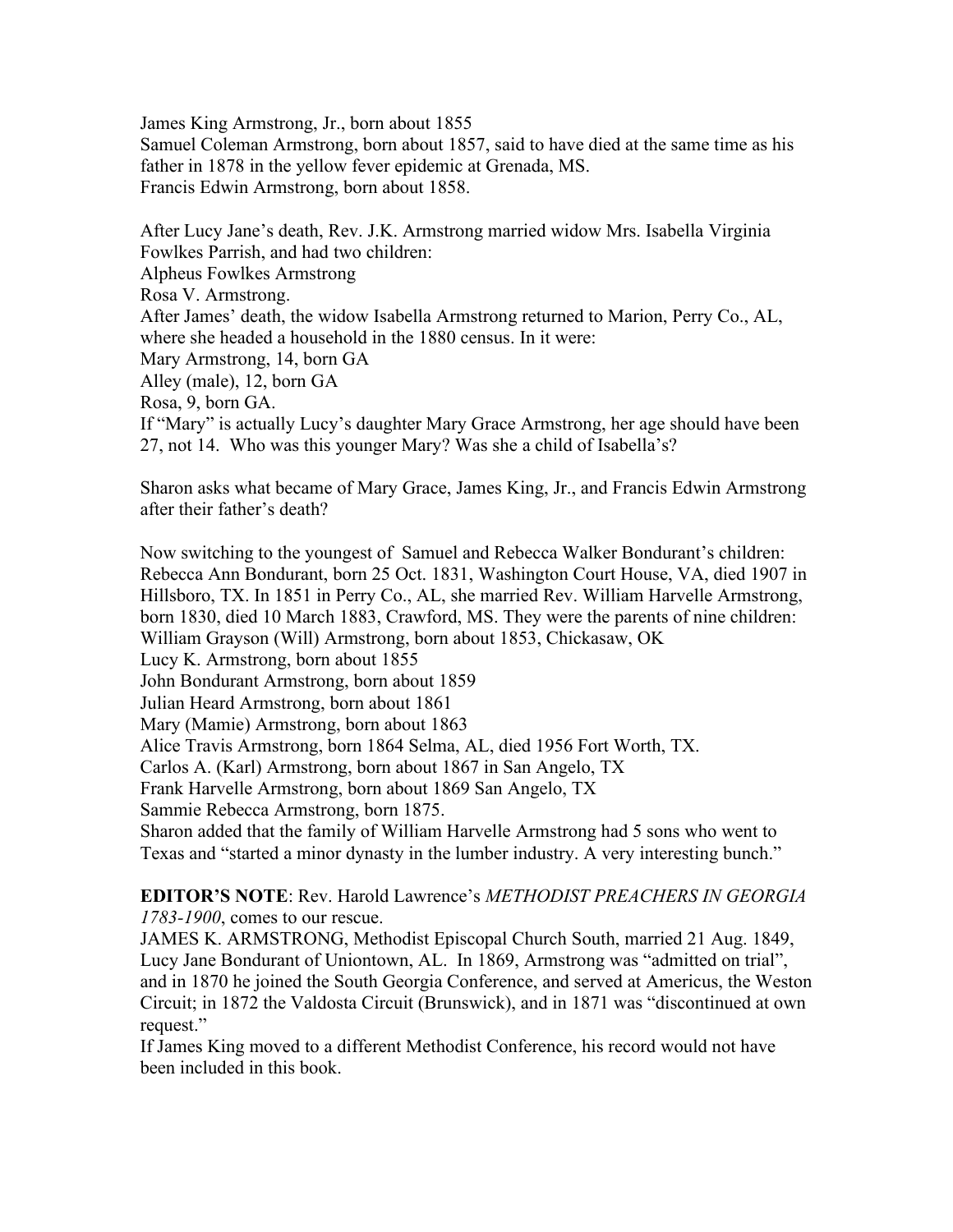### **THOMAS B. BONDURANT AND POLLY POST**

Mrs. Bonnie Pearl Bondurant Larsen, 3939 E 154 N, Rigby, ID 83442, 208/520-4883, contributed her lineage as far as she knows it, and asks help in filling in or correcting the information.

Thomas B. Bondurant, born 20 Jan. 1804 VA, died 1875 Stockdale, Pike Co., OH. He married 14 July 1831 where? (New York?) Polly Post, born 14 July 1812 where (New York?), died 1 Jan. 1892 Stockdale, Pike Co., OH. Thomas is believed to be the son of Drury Bondurant; what did the "B." stand for? Thomas and Polly's son was:

Silas Allen Bondurant born 9 Aug. 1843 in Middleton, OH, died 4 April 1922, Salida, CO. He married Scioto Co., OH, 8 April 1868, Ruby Jane Bennett, born 27 July 1846, where (Boone Co., KY?). Ruby died 2 August 1924 in Salida, CO; need more information on her. Their son was:

Jasper Allen (Jack) Bondurant, born 19 May 1884, Wellmanville, Ness Co., KS, died 26 Sept. 1966, Pine, Gila Co., AZ, who married in Monarch, Gunnison Co., CO, 11 Nov. 1910, Pearl May McCollum, born 9 Jan. 1890, Edmond, OK, died 31 March 1935, Guthrie, OK. Their son was:

Elwin Leroy (Bon) Bondurant, born 30 June 1915, Canon City, CO, died 28 June 1995 Pine, Gila Co., AZ, married 28 Sept. 1940 Holbrook, Navajo Co., AZ, Ruby Alice Randall, born 18 March 1819, Pine, AZ, died 14 April 2001, in Phoenix, Maricopa Co., AZ. Their three children are:

Virginia Faye (Weegee) married Joseph Snell

Barbara Jean married Steve Seibert

Bonnie Pearl married Dee Edwin Larsen, son of Andrew Edwin Larsen and Mildred Oler.

Dee and Bonnie Pearl Larsen have four children:

Benton Edwin Larsen, born 16 Nov. 1967, married 23 June 1990, Sydni Ann Wall Katrina Pearl, born 30 Nov. 1971, married 24 March 1995, Jeffrey Dickey Peterson Kendall Bondurant Larsen, born 14 Feb. 1974, married 4 June 1999, Amy Lynn Malmberg

Randall Oler Larsen, born 26 July 1977, married 1 Sept. 2001, Sara K'Lynn McBeth.

### **THOMAS PETER BONDURANT**

Another obituary from Clint Bondurant, is that of T.P., son of Peter Bondurant and Emily Ruth Simmons.

*VAN NUYS NEWS*, CA, Sept. 8, 1949.

WOODLAND HILLS MAN DEAD OF GUNSHOT WOUNDS.

Thomas P. Bondurant, 85, was found dead by his wife yesterday. He had been in ill health, left a note saying "Goodbye Everybody" and signed it "Top Bondurant." Mrs. Bondurant left their home to go to the grocery with a neighbor, and found her husband dead when she returned.

## **THE GEVEDON - GIVODAN - GEVEDAN - GIVIDEND - JIVIDEN FAMILY**

This was another French Huguenot family whose descendants intermarried with the Bondurants. Thanks to Phyllis Young, e-mail: for sharing research she had received from Carolyn Miller.

Our Jean Pierre Bondurant and Ann Tanner's daughter Ann Bondurant married Jacques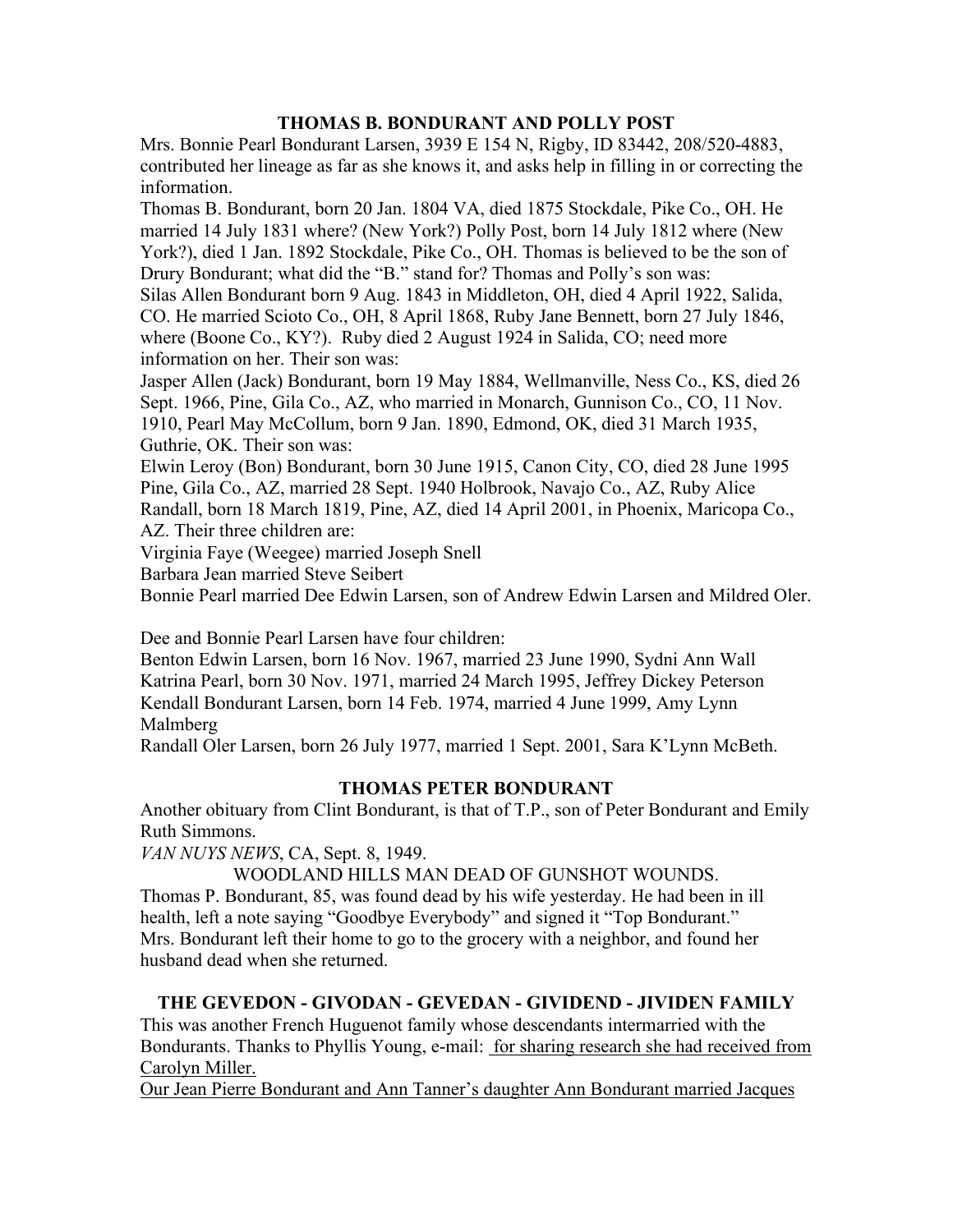Faure, whose name was Anglicized to James Ford, Sr. Their daughter Ann Ford married Baptist minister Rev. Rene (Raney) Chastain, Jr. Their daughter Magdalene Sallee Chastain married Joseph Carter III, and had a daughter Judith Carter, born in 1793. **Judith was the link to the Gevedon family**.

Virginia immigrant was Antoine Gevedon, whose son Thomas Gevedon, was the father of Jean/John Gevedon, father of Joseph (below).

Joseph Gevedon, born in Buckingham Co., VA, in 1767, died 1830 Jennings Co., IN. His first wife was Judith Carter, born about 1767, died before 1816, daughter of Joseph Carter and Judith Chastain. Second wife was Elizabeth ?, whom he married after 1802 (no children). The family moved to KY in 1799, and descendants to IA, and OK. Two sons:

John Gevedon, Sr., (1785-1850) who married **Judith Carter** (above). This family came from Buckingham Co., VA, to Morgan Co., KY, where he died. Their first home was a log cabin on Nickell Fork of Grassy Creek. John and Judith Carter Gevedon were the parents of a number of **children who through Judith are Bondurant descendants**:

| Benjamin Gevedon (1809 Montgomery Co., KY -1880 Morgan Co., KY) married    |
|----------------------------------------------------------------------------|
| Mary Ann Leach (1819-1867). Children:                                      |
| William Leach (1839-1934) married Alwilda S. McClure                       |
| Angelina born 1840                                                         |
| Willis Greene (1841-1923)                                                  |
| Raney Chastain (1843-1920)                                                 |
| Joseph F. (1845-1852)                                                      |
| Lou Ann, born 1847                                                         |
| Berry C. (1849-1902)                                                       |
| John T., born 1852, married Mary McGuire                                   |
| Mary Elizabeth (1854-1894)                                                 |
| Judith (1857-1885) married Franklin Pierce Henry                           |
| Margaret J., born 1859, married John Wheeler                               |
| Margaret (Maggie) Gevedon, born 1811 Morgan Co., KY, married Joshua Jeffa. |
| Elizabeth married Daniel Henry Ferguson, born 1849                         |
| Elizabeth (Betsy) Gevedon (1813-1857) married Western (Wes) Peyton, Sr.    |
| $(1815-1891)$                                                              |
| Mary Jane, born 1836                                                       |
| Benjamin Franklin, born 1838                                               |
| Caroline born 1838, married Robert Nickell                                 |
| Western, Jr., born 1840                                                    |
| Daniel (1841-1925) married Mary M. Stacy born 1846                         |
| Eveline, born 1842                                                         |
| Joseph born 1845                                                           |
| Martha Ann (1847-1920)                                                     |
| Parthena (1851-1856)                                                       |
| Elizabeth, born 1856.                                                      |
| Virginia Gevedon (1816 Bath Co., KY -1886) married Henderson Stacy, born   |
| 1822                                                                       |
| Eunice                                                                     |
| Greenberry                                                                 |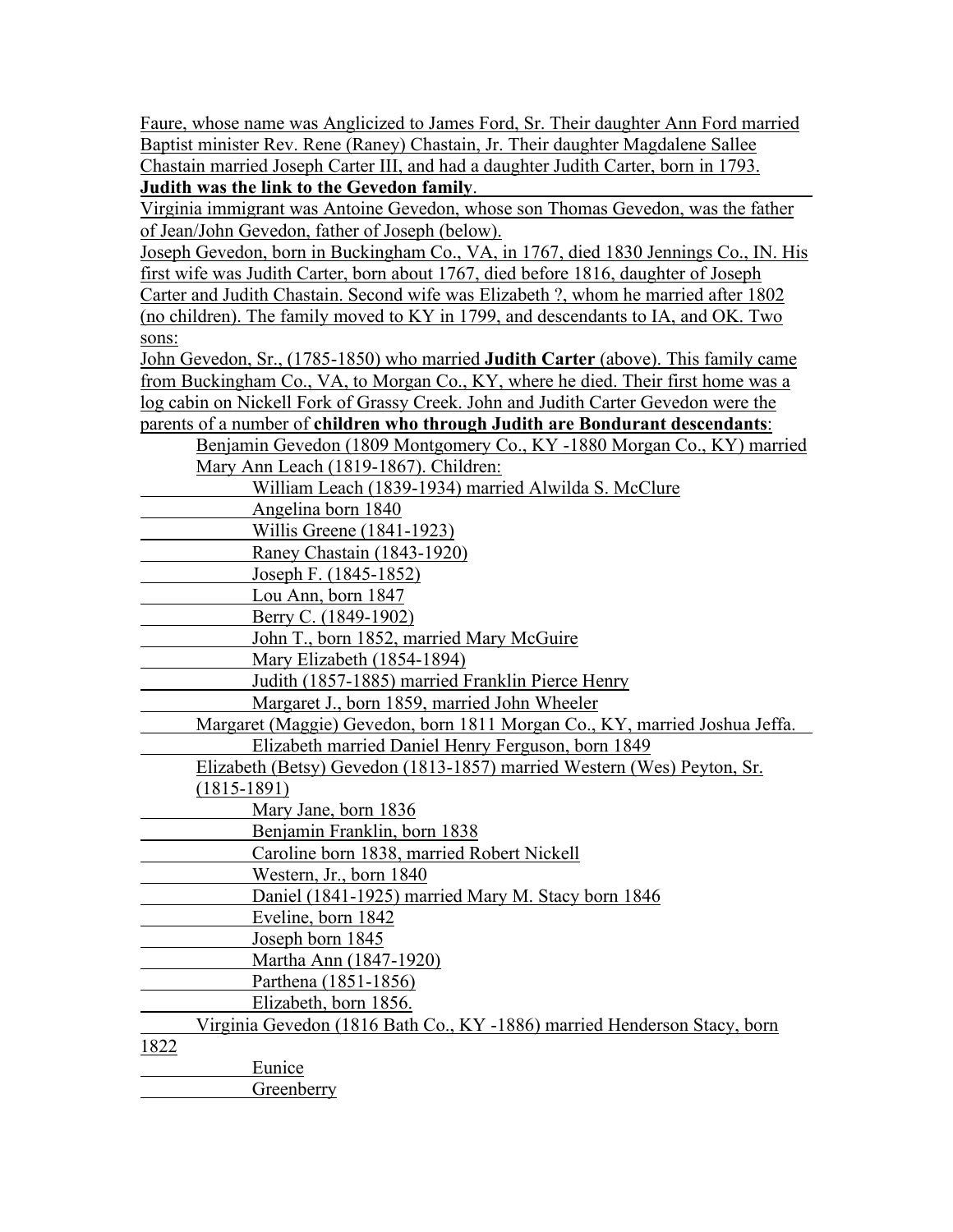# **THE BONDURANTS OF GÉNOLHAC, FRANCE**

By Mary Bondurant Warren

Following your suggestions, along with family history and "family trees," are included photographs of the sites and documents relating to the family, maps, and even a driving tour of our most important places. With this hardbound, 172 page book, you can be your own tour guide, and see the sights of France at your leisure. If you want to see the places you'll read about, get the two videos, **THE BONDURANT HOMECOMING,** and **THE STORIES OF OUR FOREMOTHERS.**

In "Our Ancient Ancestors" Jeff Duvall takes us back 30 generations from Jean-Pierre to Charlemagne. We learn of French, Spanish, and Neopolitan ancestors we didn't know we had, and in the process a lot of history!

**\$30.00**

### **VIDEOTAPES**

#### **THE BONDURANT HOMECOMING - 1993 \$35.00**

View the tours of family sites made by members of the Bondurant Family Association in August 1993, and the dedication of our plaque at Génolhac, France, on the home of Jean-Pierre Bondurant, Huguenot refugee.

#### **THE STORIES OF OUR FOREMOTHERS - 1996 \$35.00**

Lives of our European ancestors – the Amat, Barjon, Belcastle, and Bondurant ladies, told with visits to their homes and towns, some dating back to the  $10<sup>th</sup>$  Century.

**SPECIAL OFFER:** The book, and both videos as a set **\$75.00**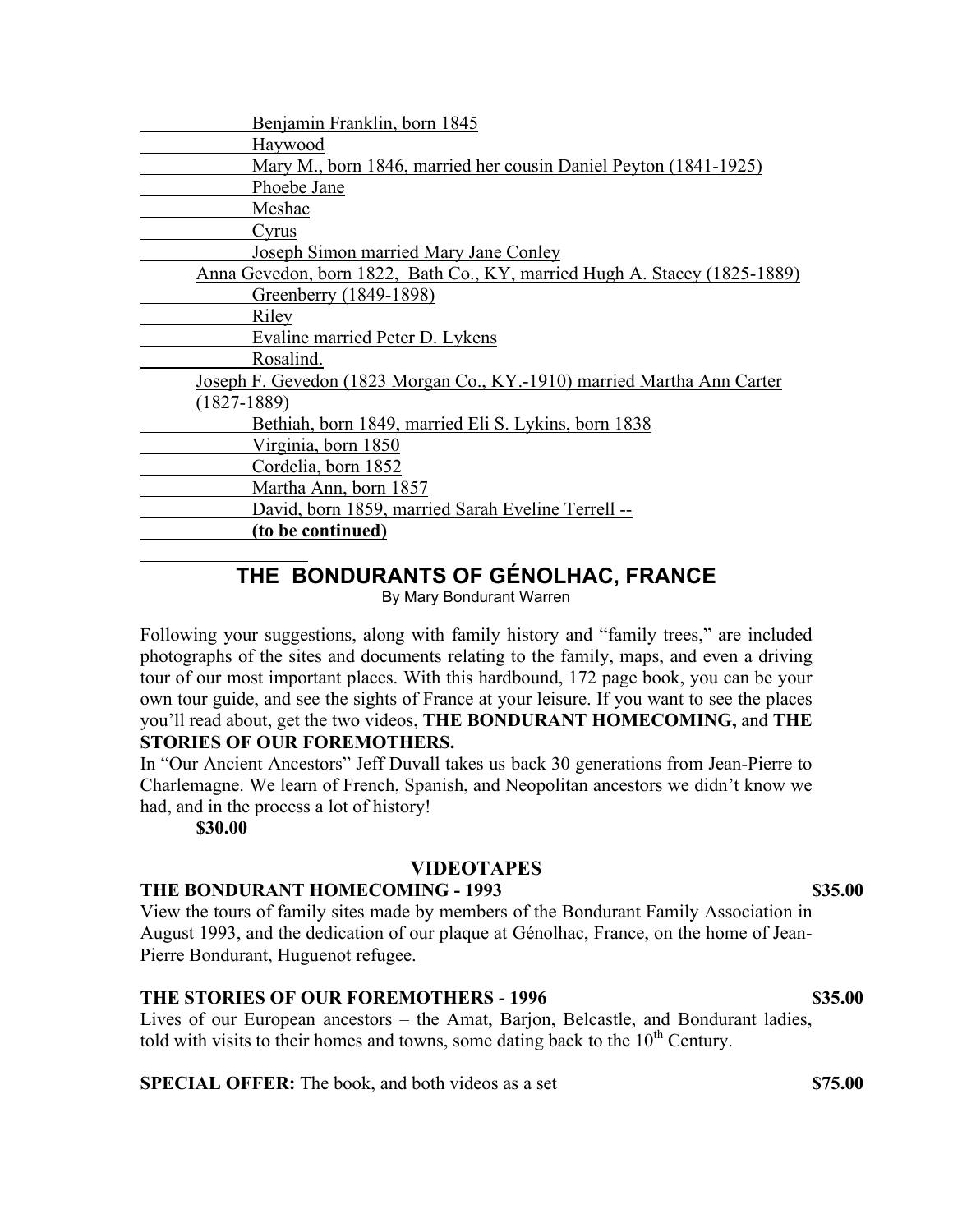Check payable to Heritage Papers. Order by mail, postpaid, from:

#### **HERITAGE PAPERS, P.O. Box 7776, Athens, GA 30604-7776**

By telephone, using Visa or MasterCard, 706/549-1264. GA residents must include 7% sales tax.

## **BFA NEWSLETTERS - ON THE HONOR SYSTEM**

Have you missed BFA newsletters for which you have paid? Fill out this form (or a copy) and mail to the Editor for free issue replacement [as long as our supply lasts].

If you want to complete your set of printed BFA newsletter issues, use this form to order individual issues. Please circle the issue numbers you want.

| 1 to 5 (one issue) 6 7 8 9 10 11 12* 13 14 |       |    |    |                    |    |                                     |    |    |                                     |          |          |
|--------------------------------------------|-------|----|----|--------------------|----|-------------------------------------|----|----|-------------------------------------|----------|----------|
| $15***$                                    |       |    |    | 16  17  18  19  20 | 21 | 22<br>28 29 30 31 32 33 34 35 36 37 | 23 | 24 | 25<br>38                            | 26<br>39 | 27<br>40 |
|                                            |       |    |    |                    |    |                                     |    |    | 41 42 43 44 45 46 47 48 49 50 51 52 |          | 53       |
|                                            | 54 55 |    |    |                    |    | 56 57 58 59 60 61 62 63 64          |    |    |                                     | 65       | 66       |
| 67                                         | 68    | 69 | 70 |                    |    | 71 72 73 74                         | 75 |    |                                     |          |          |

**\* Issue 12 costs \$10.00 \*\* Issue 15 costs \$5 All others \$2.50 each**

 $\overline{\phantom{a}}$ 

 $\overline{\phantom{a}}$  $\overline{\phantom{a}}$  $\overline{\phantom{a}}$ 

Cost of back issues ordered: \_\_\_\_\_\_\_\_Issues @ \$2.50 \$

 $*$  Issue 12 @ \$10.  $*$ \*\* Issue 15  $@$  \$5  $@$  \$ Dues for 2006 (\$20.00) \$ \_\_\_\_\_\_\_\_\_\_

Total (check payable to the Bondurant Family Association)  $\frac{1}{2}$